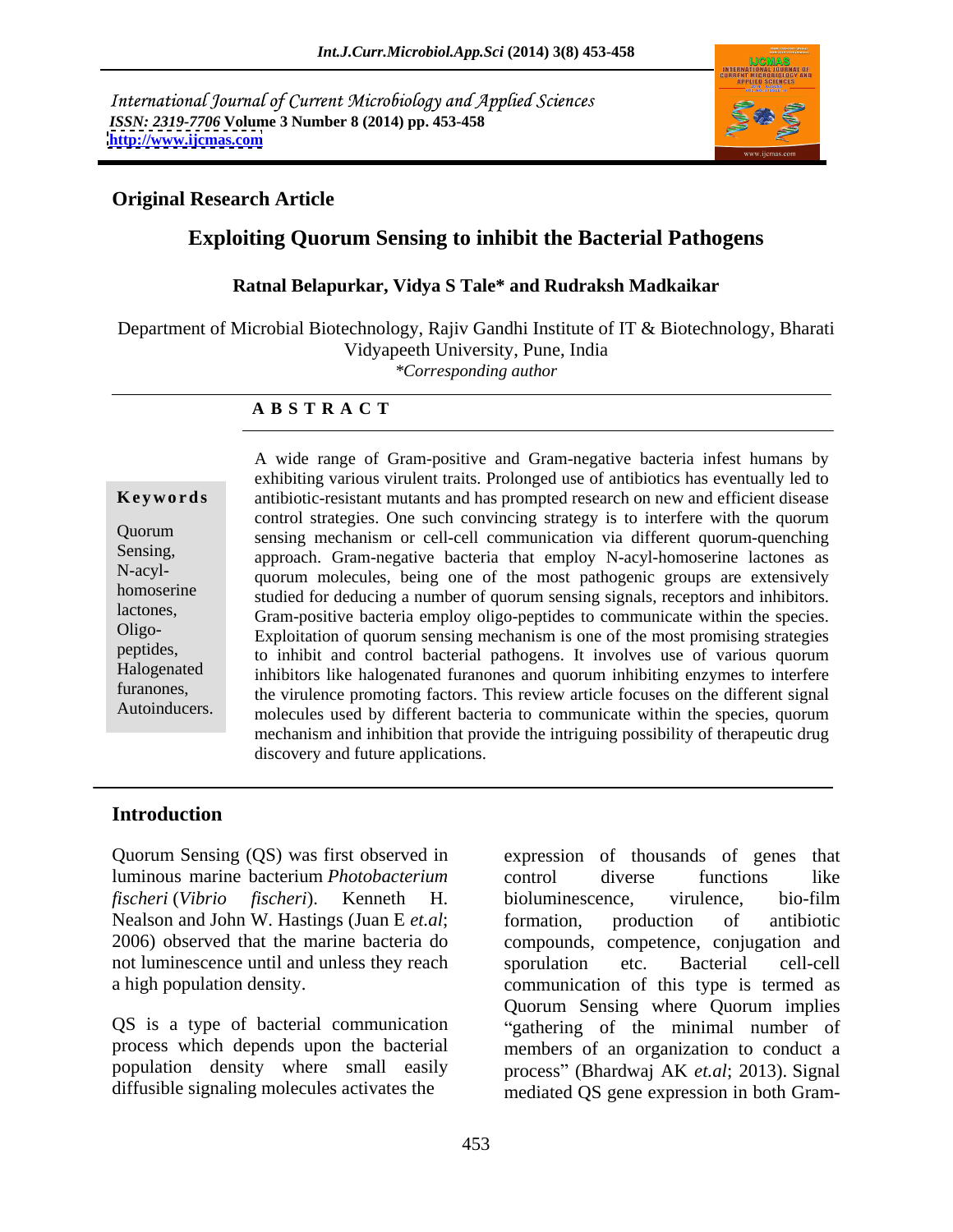positive and Gram negative bacteria are Gram negative bacteria are synthesized by similar (Williams P; 2000), but the molecular mechanisms of expression and the synthases and mediate transcription of signal molecules differ variedly. The components of QS system are typically with a homologue of the LuxR protein encoded by chromosomal genes, which are (Manefield M et.al; 2002). believed to be acquired via horizontal gene

components and different ways to conduct the mechanism, the mechanism of QS

- 
- 
- 3) Along with the activation of gene the bacterial population (Novick RP

# **Key Players in Bacterial Communication**<br>Molecules –

**Autoinducers-** Autoinducers are usually small molecules that either diffuse freely across the cell membranes due to small size of the componentsor are actively transported out of the cell. There are various types of Autoinducers like Acyl homoserine lactones, Autoinducers-2 etc (Juan E *et.al* ;2006). AHLs produced by

homologues from the LuxI family of AHL various target genes through an interaction (Manefield M *et.al* ; 2002).

transfer (Gray KM *et.al* ; 2001). **Autoinducing peptides**- AIP mediated cell-Despite of the differences in regulatory Gram-positive bacteria and are based on the to-cell signalling is found exclusively in prototypic *agr* system.

systems depends on three basic principles:- **Autoinducer Synthases** - LuxI is the 1) Members of the bacterial community AHLs in the quorum-sensing system. The produce autoinducers (AIs) or the LuxI synthase specifically catalyzes the signaling molecules. At low cell amide bond formation between *S*-adenosyl density, AIs diffuse away due to methionine (SAM) and a fatty acyl-acyl concentrations below the threshold carrier protein of a specific chain length. It required for detection. At high cell mediates the formation of the acyl density, the increase in the homoserine lactones from the acyl-SAM production of AIs leads to high intermediate (Juan E et.al:2006). The concentration enabling easy specificity depends upon the bacterial strain detection and response. <br>
from which it is extracted. LuxS synthase is 2) AIs are detected by the receptors signal molecule which is an Ssuspended in the cytoplasm or ribosylhomocysteinase that catalyzes the embedded in the bacterial cleavage of the thio-ether linkage of *S*membrane. The model of the material control of the model of the model of the model of the model of the model of the model of the model of the model of the model of the model of the model of the model of the model of the mo enzyme responsible for the synthesis of intermediate (Juan E et.al;  $2006$ ). responsible for the production of the AI-2 signal molecule which is an *S*ribosylhomocysteine to produce L homocysteine required for QS pathway.

expression for co-operative **QS Regulators** – Lux R type Regulator is a behaviours of the bacteria, the transcriptional activator of Quorum Sensing detection of AIs results in further the for Gram negative bacteria and LuxP/Q-type activation of AI production among proteins,a type of periplasmic receptor *et.al* ; 1995). 3.Gram-negative Bacteria use N-acyl mediates AI-2-type quorum sensing. homoserine lactones (AHL) as Signal Molecules –

> The *lux*-type system of communication in Gram negative species consist of 2 components-

An auto inducer synthase (e.g., LuxI) that synthesizes AHLs from homocysteine moiety of *S*-adenyosyl methionine.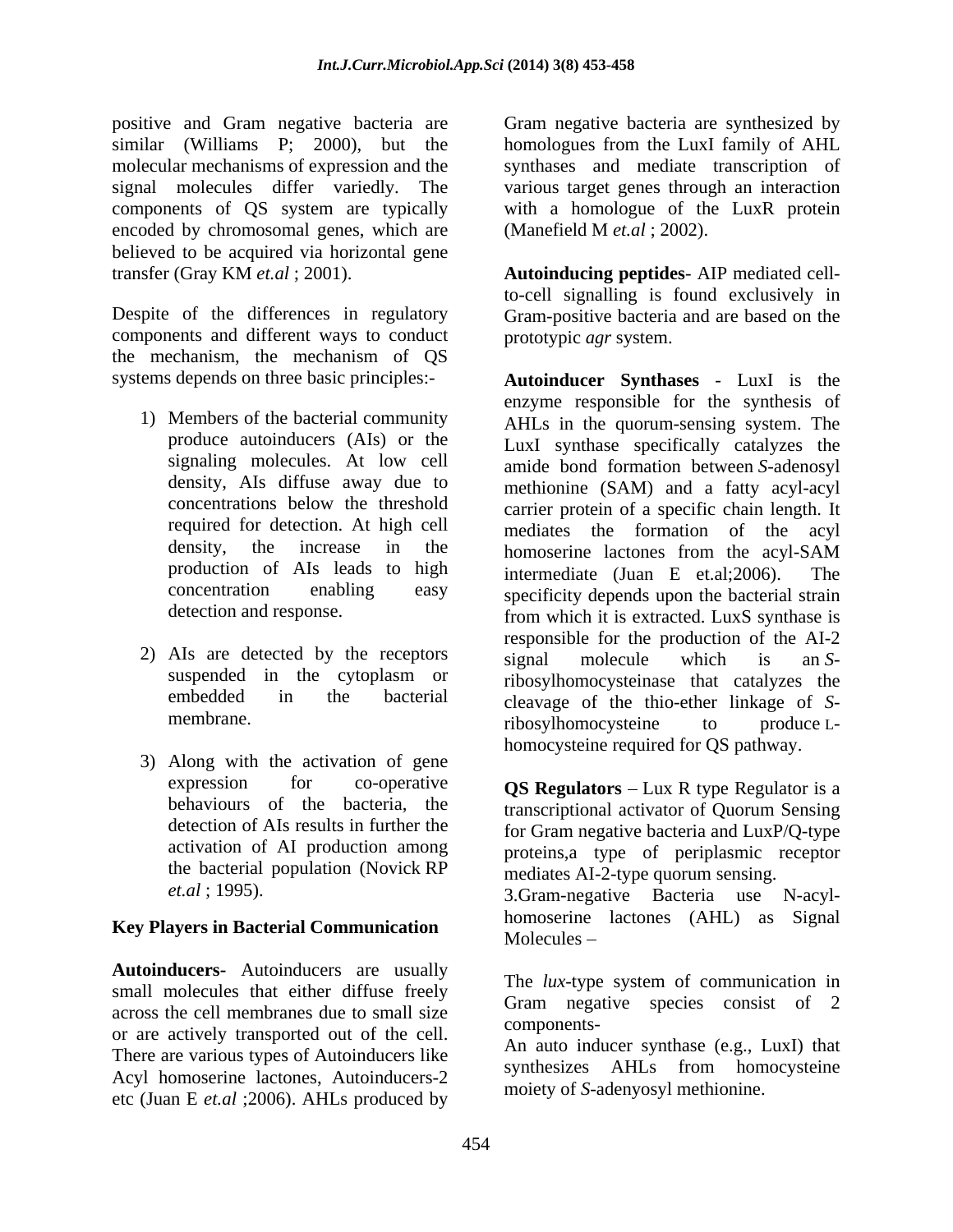A transcriptional regulator (e.g., LuxR). AHL, because of their small size and lipophilic having significant clinical implications. character can freely diffuses across cell membranes. As the population density increases, intracellular AHL binds the functionally linked transcripts:-(cognate) LuxR-like receptor upon reaching a sufficient concentration within the cytoplasm to induce differential gene expression of the pathogenic traits (Costi D. Sifri; 2008). The<br>Signal specificity is usually bectowed by the RNAIII which enhances exoprotein Signal specificity is usually bestowed by the length and the nature of the substitution at C-3 position of the acyl side-chain of *N*-acyl contains the<br>homoserine lactones (Cha C *et al* :1998). *et al* :1998). homoserine lactones (Cha C *et.al* ;1998).

Interestingly, the LuxR-AHL complex also induces expression of LuxI and hence

Rather than using AHL as signaling processing and secretion as a thiolactone molecules, cell communication in gram- modified cyclic oligopeptide. AgrA and positive bacteria is based on the production AgrC constitute a two-component histidine and detection of modified oligopeptides kinase receptor response regulator pair that called Auto inducing peptides (AIPs) (Cha C responds to the extracellular accumulation *et.al* ;1998) as signals and "two component- of the AIP. Activation of AgrA-AgrC type" membrane-bound sensor histidine induces the transcription of RNAII kinases as receptors. Peptide signals are not diffusible across the membrane due to their large size, hence signal release is usually mediated by dedicated oligopeptide followed by subsequent processesing and exporters (Christopher M *et.al*; 2005). The mechanism of signal transduction is via a leading to phosphorylation of AgrA which conserved phosphorylation/ induces the expression of a RNAIII, which dephosphorylation mechanism (Stephan represses expression of cell adhesion factors

Although the biochemistry underlying these  $et. al$ ; 1995). events is poorly defined, a hypothesis that most peptide quorum-sensing signals are **Ouorum Inhibition or Ouorum** cleaved from larger precursor peptides, which then are modified to contain lactones and lanthionines, thiolactone rings and Quorum Quenching (QQ) is the Quorum isoprenyl groups is generally accepted for Sensing inhibition or interference with the Gram-positive QS signal molecules bacterial cell-cell communication to prevent (Ansaldi M *et.al* ;2001). The QS mechanism colonization by pathogenic bacteria that use is encoded by the accessory gene regulator QS to coordinate virulence (Stephan *(agr)* locus that has a complex relationship

with biofilm formation and virulence traits

The *agr* gene locus consists of 2 divergent transcripts:-

RNAII which is a polycystronic transcript of 4genes i.e *agrB, agrD, agrC,* and *agrA*.

RNAIII which enhances exoprotein secretion in response to high cell density and contains the d-hemolysin gene *hld* (Cha C *et.al* ;1998).

Auto-Inducing". The production and sensing of the AIP **Gram-positive Bacteria use Modified** encodes the precursor of the auto inducing **Oligopeptides as Signal Molecules** signal peptide, whereas the integral The 4 genes encoded by RNAII are involved signals. The 46-residue propeptide *agrD* membrane protein AgrB is involved in its induces the transcription of RNAII completing the auto inducing circuit.

Schauder *et.al* ; 2001). while inducing expression of secreted Synthesis of the precursor peptide is modification into AIP which binds to AgrC factors responsible for virulence (Novick RP *et.al*;1995).

# **Quorum Inhibition or Quorum Quenching**

Schauder *et.al* ; 2001).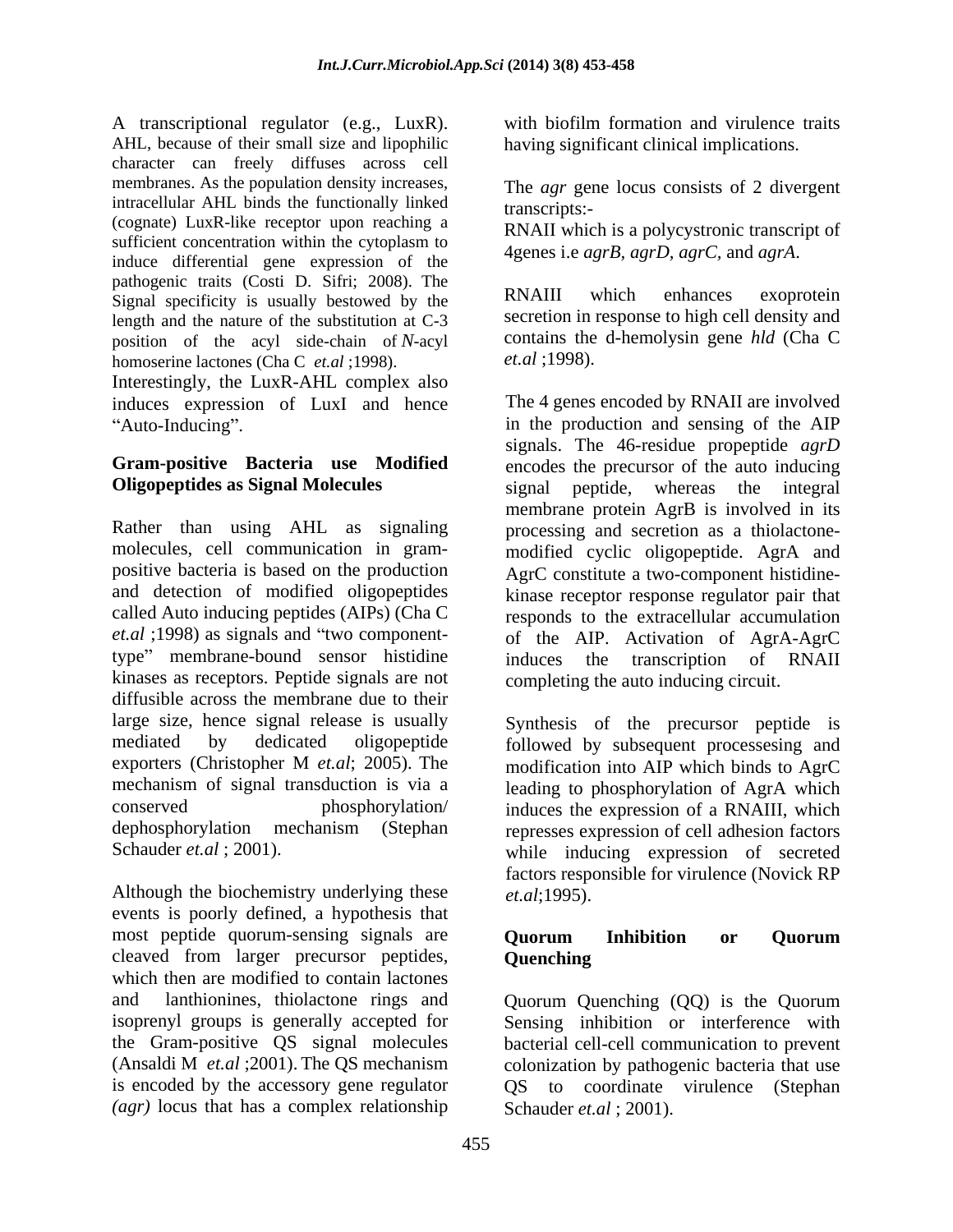Potential strategies for barring bacterial Techniques invasion includes:

Inhibiting the receptor synthesis or function. Reducing further production or release of evolves rapid growth of bacterial functional auto inducer signal molecules. Stimulating auto inducer degradation. (a) High ability to degrade antibacterial Inhibiting auto inducer- receptor binding. compounds;

The marine macroalga *Delisea pulchra* produces a range of lactones specifically halogenated furanones that inhibit QS (Manefield M *et.al*; 2002) by binding to Lux R and proteolytic degradation, thereby reducing the amount of protein available to interact with AHL and act as transcriptional regulator (Manefield M *et.al*; 2002).

AHL degrading enzymes like AHLlactonases, one of the widely used QS inhibitors is a metalloprotein that contains two zinc ions in the active site. Many

The substrate's carbonyl carbon is attacked plants like Vanillin (4-hydroxy, 3the two Zn ions. Following this, the lactone show substantial inhibition of AHL ring and carbonyl oxygen of AHL interact makes it more susceptible to a nucleophilic and stability (Stephan Schauder *et.al* :2001). attack. This attack on the substrate's negatively charged intermediate that is signaling molecules.

## **Comparative Analysis with other Techniques**

Traditional Methods of Bacterial Pathogen inhibition usually focuses on antibiotics that evolves rapid growth of bacterial populations with -

compounds;

(b) Decreased permeability;

(c) Decrease in affinity for the antibiotic;

(d) Increased efflux of many different antibiotics (Lewis K ; 2001).

Comparative analysis and studies on the two mice administered with antibiotics and QS inhibitors separately resulted in better clearance of the symptoms of respective bacterial infections in the mice administered with OS inhibitors.

## **Recent Applications and Future Prospects**

*Bacillus* species secrete an enzyme, AiiA, Inhibition of QS by addition of QS that cleaves the lactones rings from the acyl inhibitors to dispatch water borne bacteria as moieties of AHLs and delivers inactivity to a part of waste water processing step has the AHL molecules in signal transduction provided a way far better option for water (Dong YH *et.al*; 2000). treatment in waste water treatment plant. by a nucleophilic water/hydroxide bridging methoxybenzaldehyde) from vanilla beans with Zn ion resulting in enhanced used in pharmaceuticals and various polarization of the carbonyl bond, which comestible products due to their non-toxicity carbonyl carbon results in formation of a exploit beneficial QS processes can further stabilized primarily by the interactions with production. Creation of transgenic plants by Zn ion. The C–O bond of the lactone ring of cloning AHL synthases or lactonases holds AHL then breaks to yield the ring-opened assurance for preventing plant diseases in product, thereby degrading the lactone ring future. Studies on the presence of QSI (Yi-Hu *et.al,* 2007). AHL-acylase and compounds in natural foods are staggeringly paraoxonase enzymes (PON's) from interesting and one such ingredient is garlic humans, mouse, rabbits etc also show an due to its anti-fungal, anticancer and inhibitory effect by degrading the Qs antimicrobial activities can be a part of QS Some natural compounds extracted from plants like Vanillin (4-hydroxy, 3 show substantial inhibition of AHL molecules and is non-toxic, hence can be and stability (Stephan Schauder *et.al* ;2001).<br>Biotechnological approaches designed to be used to improve industrial antibiotic interesting and one such ingredient is garlic Inhibition.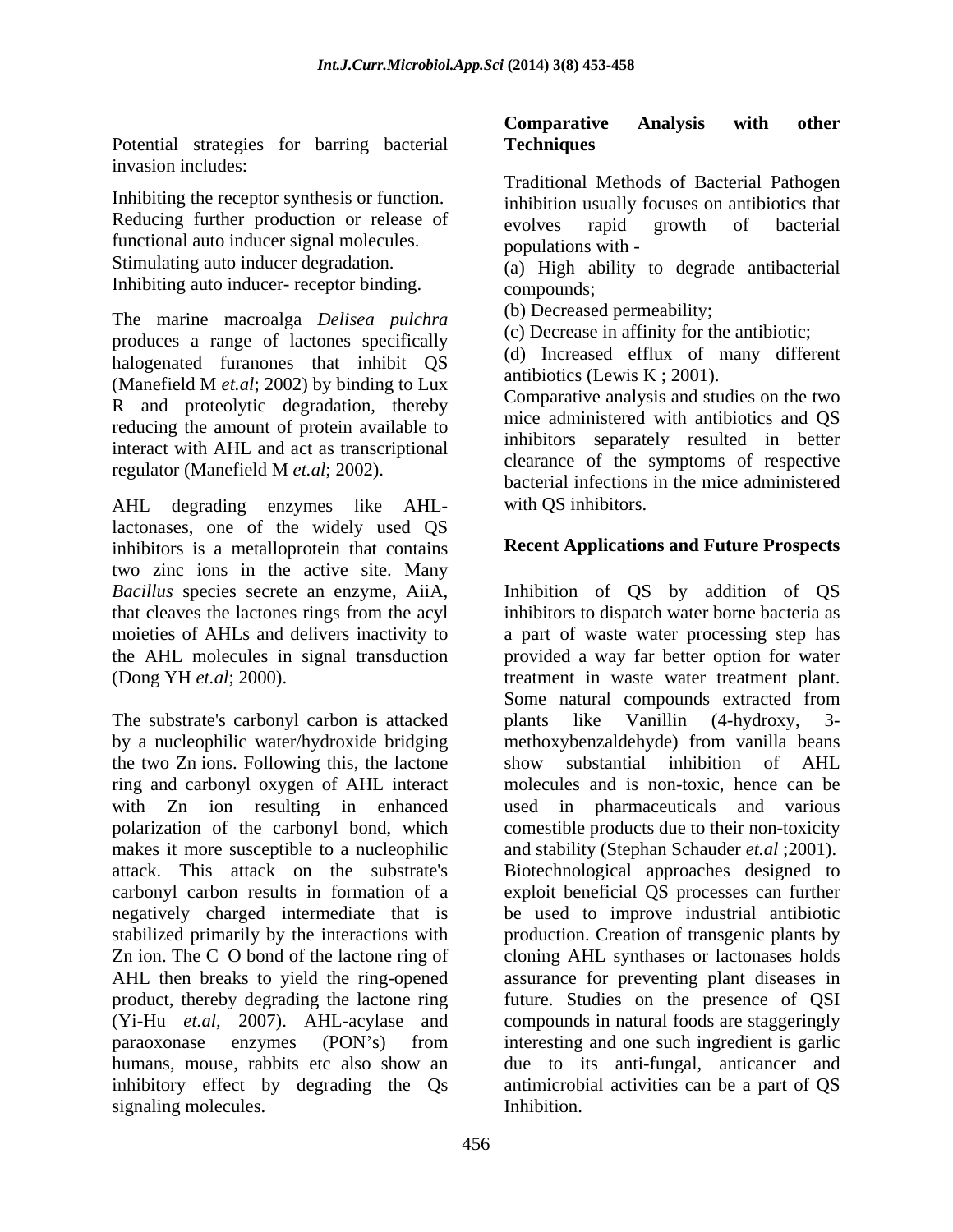population reaches a high population the clinically relevant pathogenic bacteria. Biotechnological research now concentrates

QS mechanism is central virulence regulator on the development of molecules that are and is responsible for various bacterial either structurally related to the signalling infections. Since co-ordinated attack on the auto inducers or molecules that inhibit the host is only made when the bacterial QS mechanism. Such molecules have high density, QS mechanism adopted by the that produces a long pertaining effect on the pathogens enhances the survival aspects of bacterial virulence and can provide mankind potency to be used as antimicrobial drugs with a whole new era of treatment of bacterial infections.

**Figure.1** Production and release of AHLs by Gram-negative bacteria(Cha C *et.al* ;1998)



**Figure.2** Production& release of AIPs in Gram-positive bacteria (Cha C *et.al* ;1998)



**Figure.3** Nucleophilic attack of AHL-Lactonases on AHL Signal molecule.